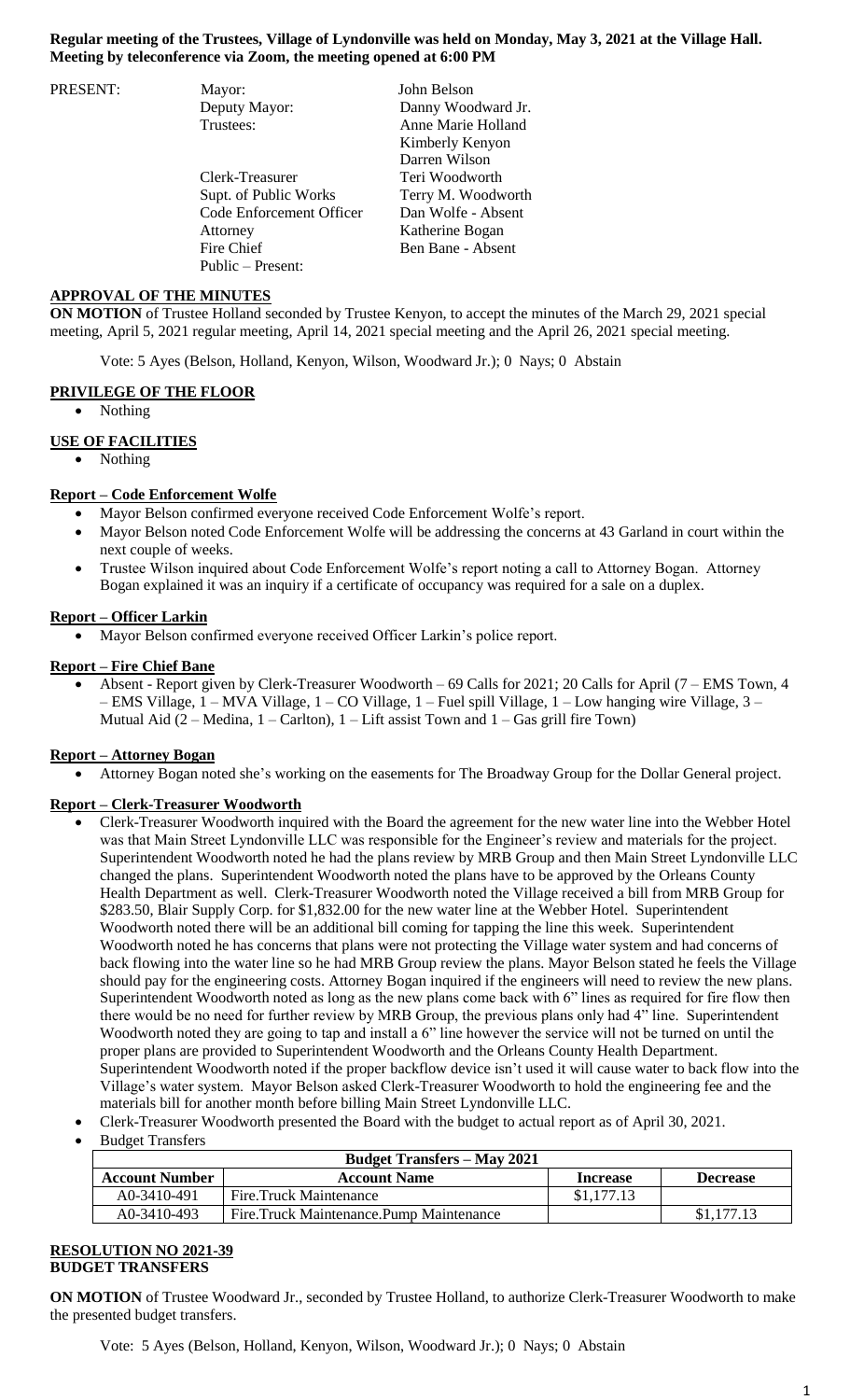## **Regular meeting of the Trustees, Village of Lyndonville was held on Monday, May 3, 2021 at the Village Hall. Meeting by teleconference via Zoom, the meeting opened at 6:00 PM**

- Clerk-Treasurer Woodworth informed the Board the ad for the Clerk Part-Time will be running again on the Orleans Hub and the Lake Country Pennysaver for the next two weeks. Clerk Treasurer Woodworth noted two applications have been received and one more is coming for the Clerk Part-Time position. Trustee Holland inquired what the process was for hiring. Clerk-Treasurer Woodworth noted the Clerk Part-Time position is by the Clerk-Treasurer's appointment. Clerk-Treasurer Woodworth asked Trustee Holland to be part of the Clerk Part-Time interview process.
- Vouchers Abstract A11-1 A12 # 15113 15191to be paid

| <b>Grand Total</b> | 23,044.92   |
|--------------------|-------------|
| Sewer              | 4,823.36    |
| Water              | \$5,169.30  |
| General            | \$13,052.26 |

# **RESOLUTION NO 2021-40 VOUCHERS TO BE PAID FOR ABSTRACTS A11-1 – A12**

**ON MOTION** of Trustee Wilson, seconded by Trustee Kenyon, to have Clerk-Treasurer Woodworth pay Abstracts A11- 1 – A12 # 15113 – 15191.

Vote: 5 Ayes (Belson, Holland, Kenyon, Wilson, Woodward Jr.); 0 Nays; 0 Abstain

## **Report – Superintendent Woodworth**

- Sidewalks Superintendent Woodworth noted he hoping to start next week and to be done by the end of May.
- Flush Hydrants Superintendent Woodworth they will be flushing hydrants outside of Village this week and in the Village next week. Superintendent Woodworth noted 18 hydrants are going to be tested for fire flow as part of finishing up the ISO for the Fire Department.
- Water leak on Housel Avenue Superintendent Woodworth noted a water leak was found in the line to cemetery on Housel Avenue. Superintendent Woodworth thanked the Town of Shelby and the Town of Carlton for helping locate and assist with the repair. Trustee Wilson inquired approximately how much water loss was the leak. Superintendent Woodworth estimated approximately 20,000 gallons per day was lost. Superintendent Woodworth noted it was a difficult leak to find since the water wasn't coming to the surface the water was finding a storm drain.

## **Report – Trustee Kenyon**

Nothing

# **Report – Trustee Woodward Jr.**

Nothing

## **Report – Trustee Holland**

 Trustee Holland expressed concerns regarding cats in the community. Mayor Belson noted Trustee Holland can take a look at what has been done in the past. The Board asked Clerk-Treasurer Woodworth to send out the cat flier with the Water Quality reports.

#### **Report – Trustee Wilson**

- Trustee Wilson noted the Lyndonville Area Foundation give \$5,000.00 to the Lyndonville Fire Department toward their turnout gear cost of approximately \$16,000.00.
- Trustee Wilson inquired about how murals work in the Village of Medina, how does it work and who pays for it. Attorney Bogan explained how it works in the Village of Medina. The Board discussed the options of seeing a historic mural on the building.

#### **Report – Mayor Belson**

 Mayor Belson asked Attorney Bogan if the Village needs to look into allowing or not allowing the sales of marijuana in the Village. Attorney Bogan explained the Governor Cuomo allowed the Village and Towns to decide if they want to allow marijuana sales establishments in the Village or not. Attorney Bogan noted the Village has until the end of the year to decide if the Village wants to opt out. If the Village was to opt in the Village would get 3% of the sales tax. Mayor Belson advised the Board it needs to be researched and looked into further.

#### **OLD BUSINESS:**

- Use of Facilities Rental/Cleaning fee for the Fire Hall The Board discussed looking into a cleaning service once the Fire Hall is reopened for use. Attorney Bogan noted an RFP can be put out for cleaning services and to know it would be on call since the events would be randomly scheduled. Trustee Woodward Jr. noted he's against reopening the Fire Hall rental use due to past problems.
- Water Rate Agreement Work in progress.

## **NEW BUSINESS:**

2021-2022 Tax Warrant - To Teri M. Woodworth Village Clerk-Treasurer

YOU ARE HEREBY COMMANDED to receive and collect from the several persons named in the tax roll here unto annexed, the sum stated in the last column hereof opposite their names, being a total of \$477,430.00 for the following purposes: